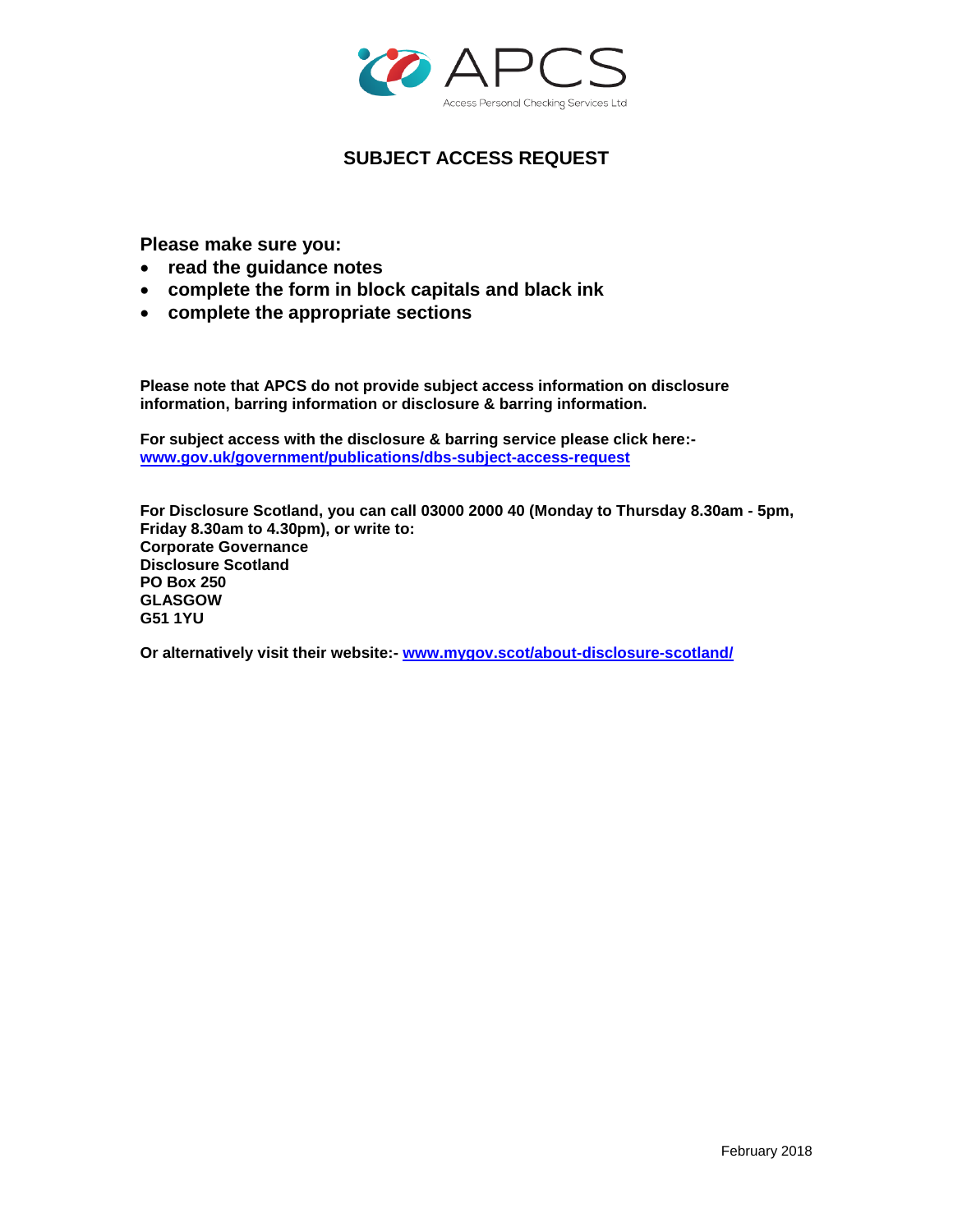

# **GUIDANCE NOTES**

Please read these guidance notes fully before filling in the form. The notes contain important information about how the form should be completed.

### **1 Your right of subject access – Access Personal Checking Services Ltd**

You are entitled to be told if the Access Personal Checking Services (APCS) holds any information about you and if so to be provided with a copy of that information. This is called the 'Right of Subject Access'. When you make an application for subject access to APCS, we must:

- tell you whether we hold any data on you; and
- give you a copy of this data in a clear form.

We are required to fulfil your request within one month of receiving all of the following:

- Subject Access application form;
- sufficient documentation to verify your identity.

### **2 Verifying your identity**

Before we are able to release any of your data, we must be sure of your identity. Your application must be accompanied by a minimum of two original pieces of official identity documentation which between them provide sufficient information to prove your name, date of birth, current address and signature. Examples of this are:

*Document 1* Passport or driving licence (must be valid)

**Document 2** Bank statement or Utility Bill (must be issued within last 3 months)

The above documents must be originals. We will not accept photocopies. We advise that you send in your identity documents via secure means. Your documents will be held securely by APCS, and sent back to you as soon as we have verified your identity. Your documents will be returned via secure delivery.

### **3 Completing the Application Form**

The application form has been designed for ease of use. Please ensure that you complete all the necessary questions.

### **4 Contact details**

Please send completed application forms to: Subject Access Department, Access Personal Checking Services Ltd, 46 Seaview Road, Wallasey, Merseyside, CH45 4LA

### **5 Subject Access Request Complaints**

If you are dissatisfied with the way your Subject access request application (SAR) has been processed and/or wish to dispute any information contained within the SAR information received you can request a review by the Data Protection Officer by using the contact details above. Please note: We are only able to amend information that is owned by APCS. If your dispute is relating to information that has been provided to us by a third party you will need to raise this separately with the owner of the information. Please note – APCS retain Subject Access information for a maximum of 6 months in case of review. After 6 months the copy of the Subject Access information is securely destroyed.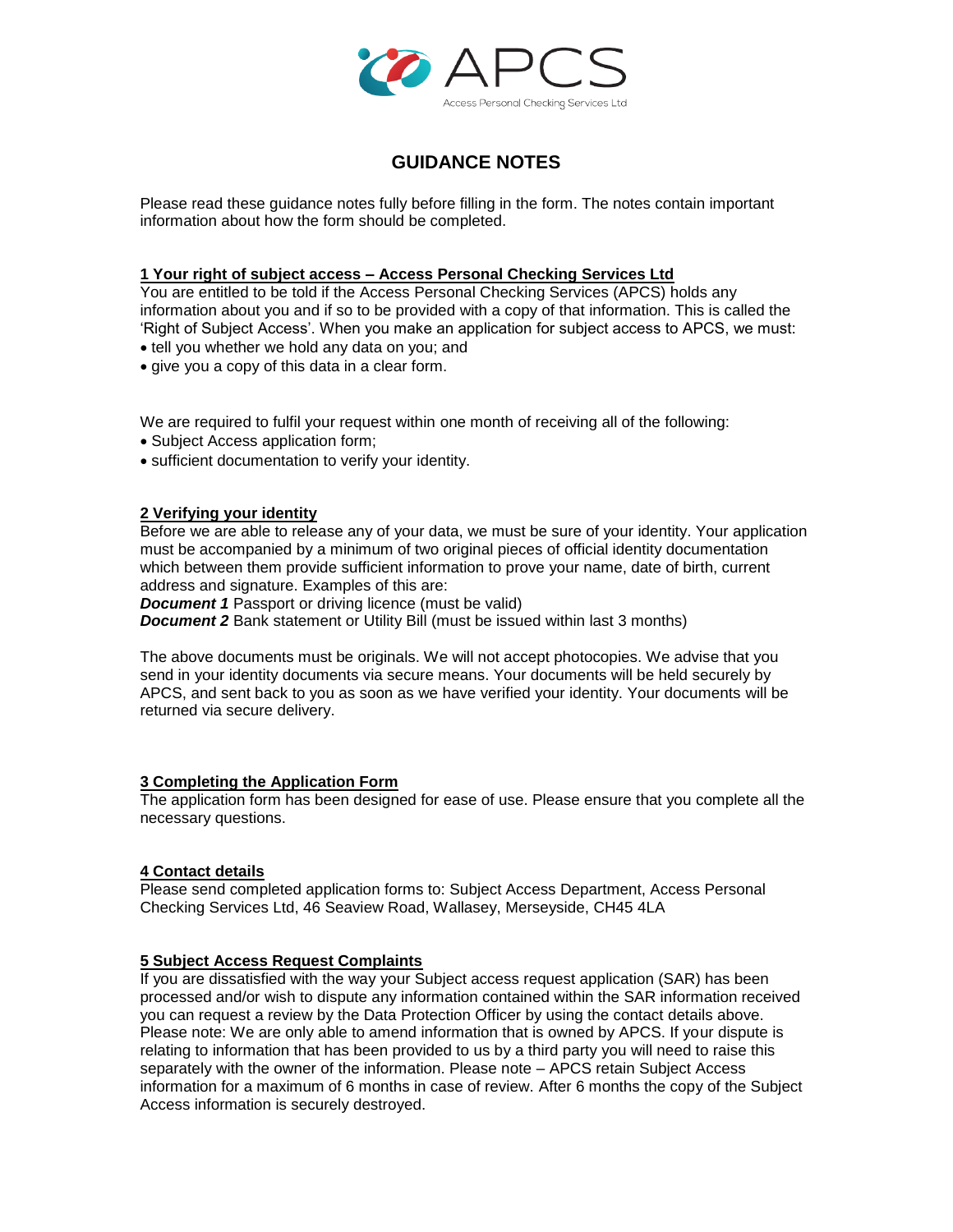

# **SUBJECT ACCESS APPLICATION FORM**

| The information requested below is to help us APCS to confirm your<br>identity and locate any data held about you.        |
|---------------------------------------------------------------------------------------------------------------------------|
| <b>SECTION 1 - About you</b>                                                                                              |
|                                                                                                                           |
|                                                                                                                           |
|                                                                                                                           |
|                                                                                                                           |
|                                                                                                                           |
|                                                                                                                           |
|                                                                                                                           |
|                                                                                                                           |
| Male     Female    <br>Gender:                                                                                            |
|                                                                                                                           |
|                                                                                                                           |
|                                                                                                                           |
| Telephone numbers and email addresses will be helpful in case we need to<br>contact you for any reason.                   |
| Please note - if we request any additional information, we can only accept<br>your response by post for security reasons. |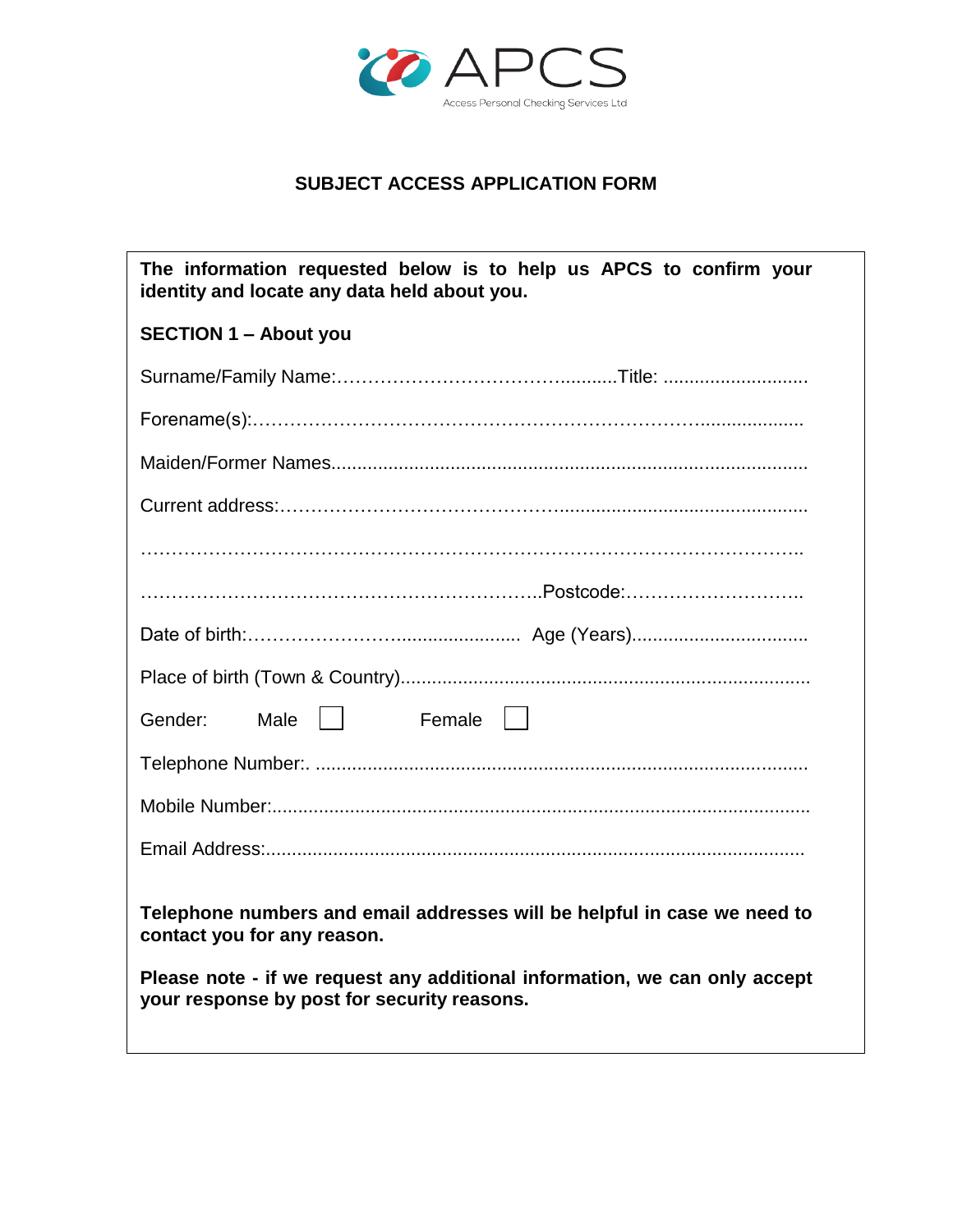

Please provide the addresses you have lived at for the last 5 years.

If you can't provide us with all of your previous address information, please give an explanation as to why this isn't possible with your application form.

| <b>SECTION 1 - About you (continued)</b> |
|------------------------------------------|
|                                          |
|                                          |
|                                          |
|                                          |
|                                          |
|                                          |
|                                          |
|                                          |
|                                          |
|                                          |
|                                          |
|                                          |
|                                          |
|                                          |
|                                          |
|                                          |
|                                          |
|                                          |
|                                          |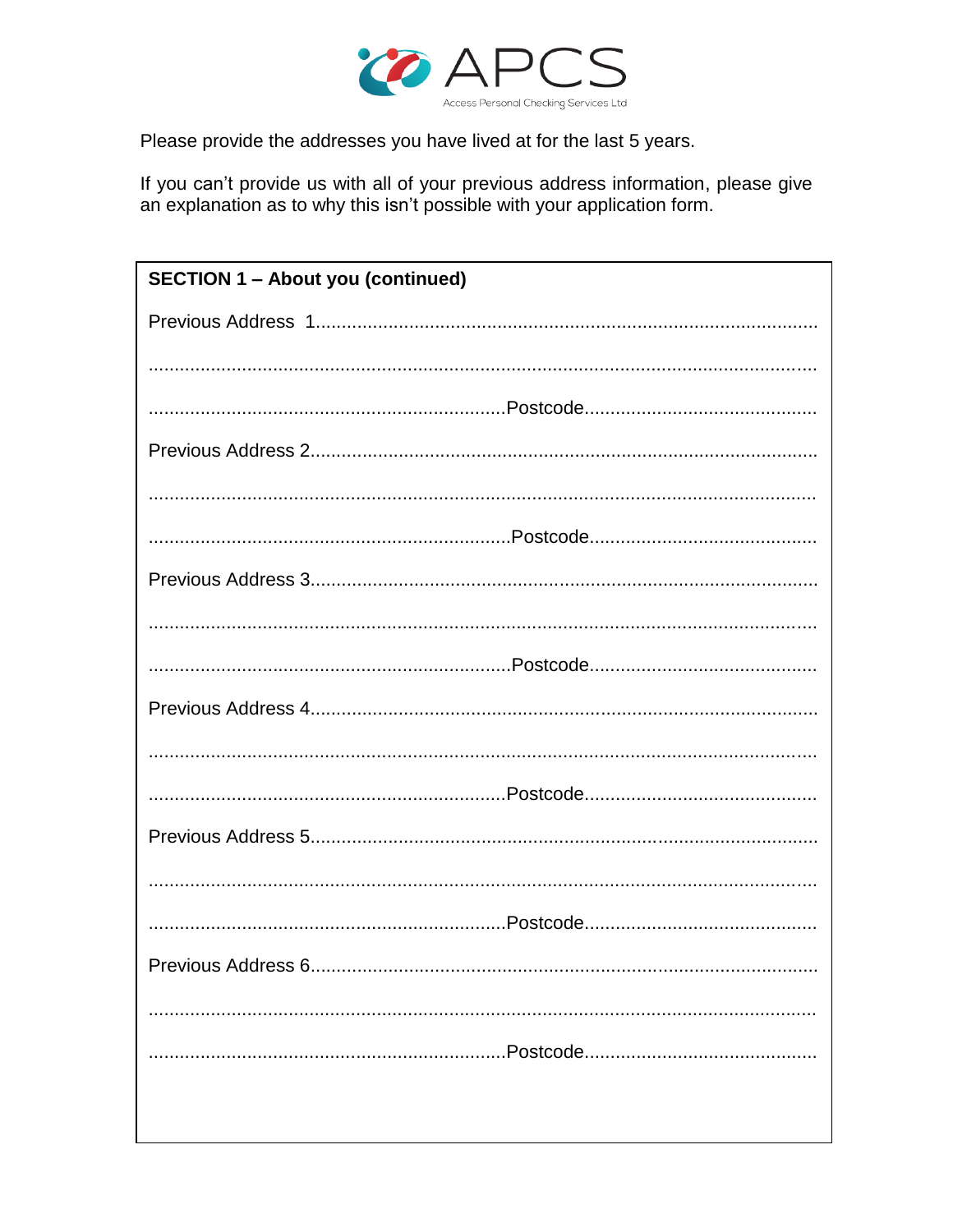

## **SECTION 2 - Personal data sought**

To help us locate all the information that may be held on you, please supply any additional details below (and continue on a separate sheet if necessary). We advise you to include, where relevant, a description of the information you are looking to get. For example it would be useful for us to be advised of a description of the circumstances in which you have made contact with the APCS.

# **SECTION 3 - Declaration (to be signed by applicant)**

I certify that the information I have provided above is correct and I am the person to whom it relates.

Warning - A person who impersonates another or attempts to impersonate another may be guilty of a criminal offence.